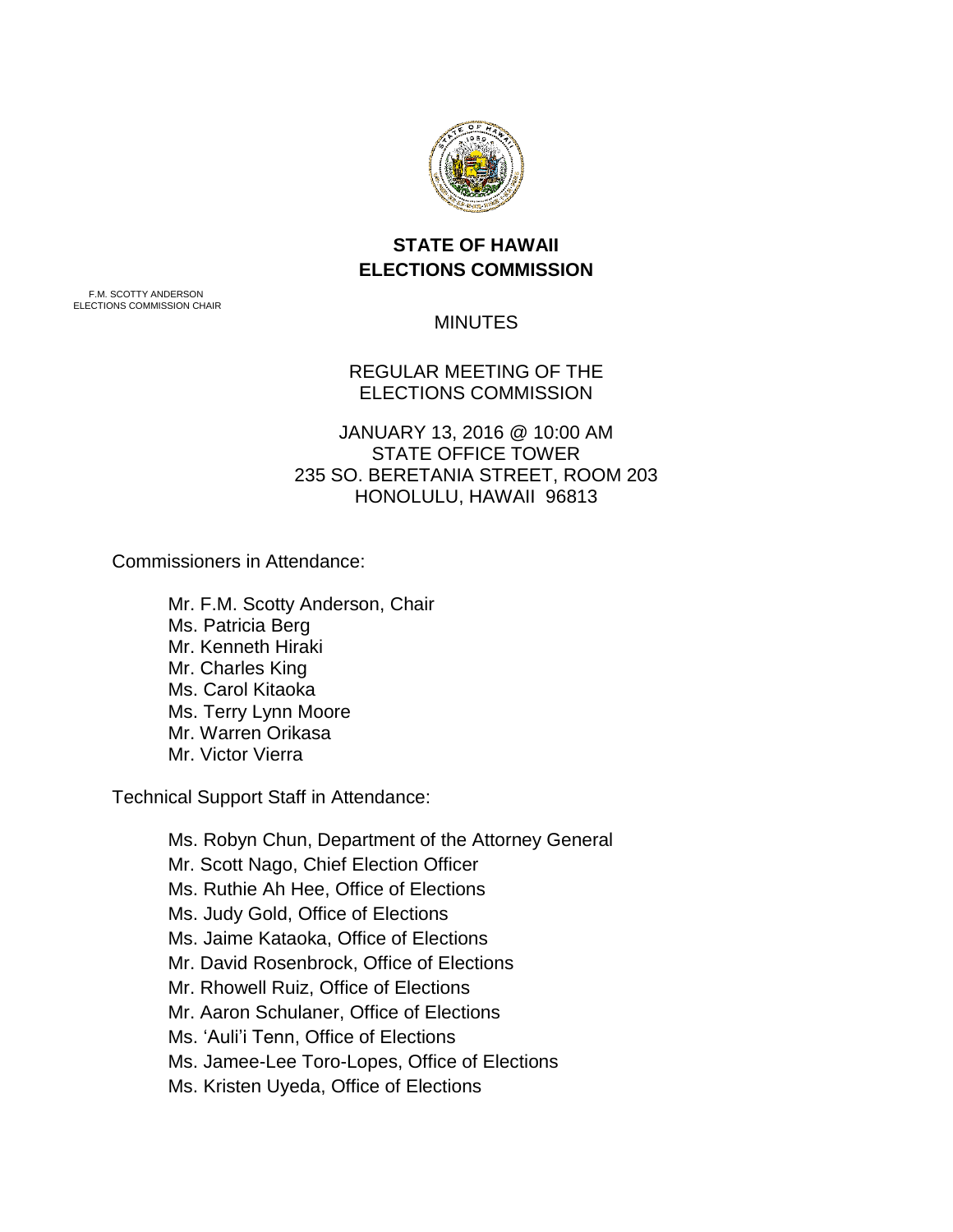Elections Commission Meeting Minutes January 13, 2016 Page 2

### Guest in Attendance

Ms. Elise Anderson, Board of Registration Ms. Pauline Chakmakjian Mr. Kevin Dayton, Star Advertiser Sen. Sam Slom

### PROCEEDINGS

I. Call to Order

 Chair Anderson called the meeting to order at 10:00 a.m. on January 13, 2016 at the State Office Tower, Room 203.

II. Roll Call and Determination of a Quorum

 Elections Commission (EC) Secretary conducted roll call. Commissioner Young was not in attendance. All other Commissioners were in attendance and the Commission had a quorum.

III. Approval of Minutes for the Meeting of November 4, 2015

 Commissioner Orikasa moved that the minutes be approved; the motion was seconded by Commissioner King and approved unanimously by the Commissioners.

 IV. Public Testimony – Any interested person may submit comments or testimony on any agenda item

No public testimony was given.

 V. Status of Operations Report from the Chief Election Officer, discussion and action, if appropriate

 Chief Election Officer (CEO) Nago reported that since the last EC meeting, the Office of Elections (OE) has been focused on legislation, online voter registration, and preparations for the 2016 Elections. OE has submitted the five following bills to the Legislature for its consideration: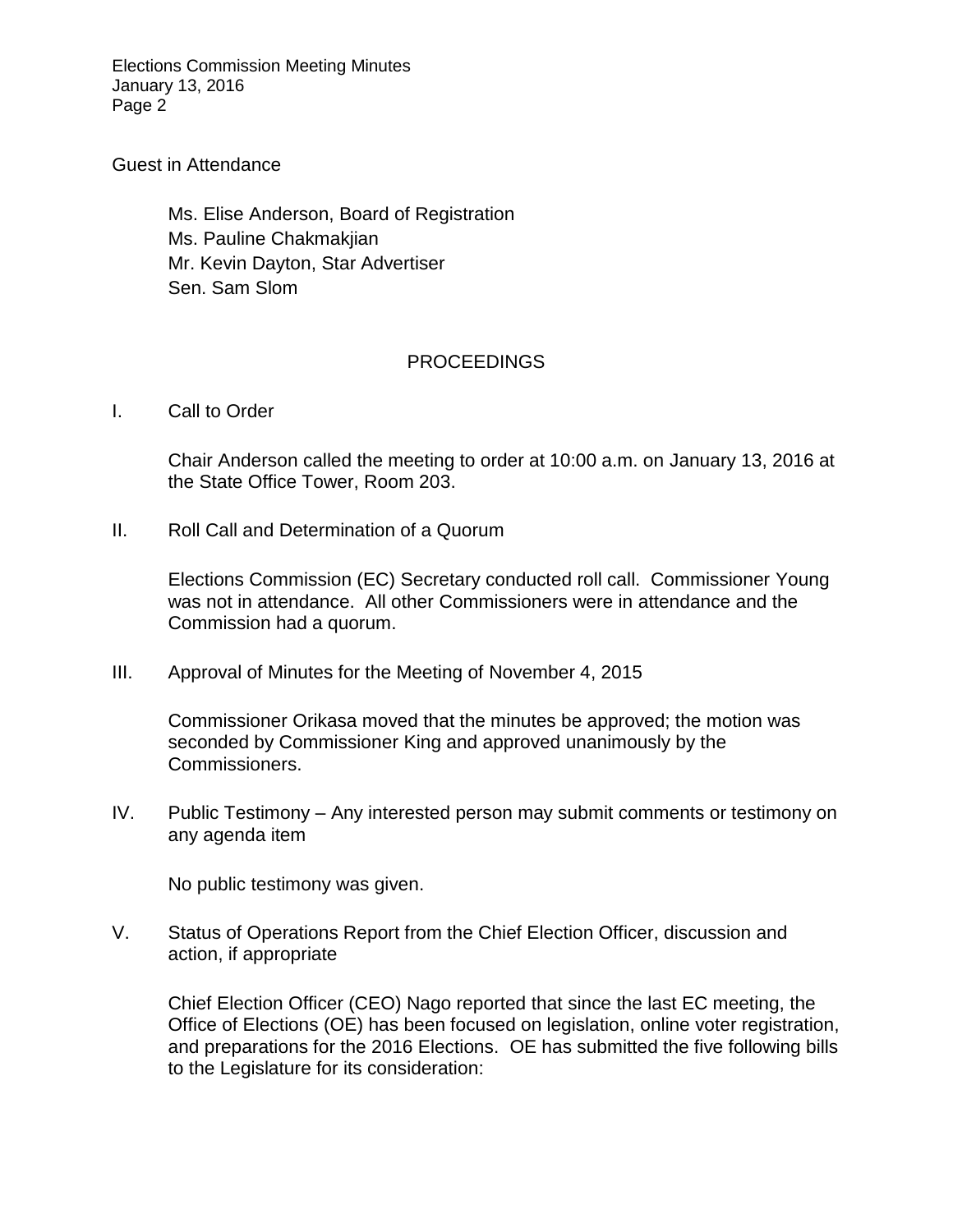1. OE Package Bill No. 1 – Relating to Elections

 This bill authorizes all-mail elections by transitioning voters to permanent absentee status and expanding the procedures used for absentee voting. The bill proposes a staggered implementation beginning in 2018 with the County of Kauai, followed by the County of Hawaii in 2020, and finally the City and County of Honolulu in 2022.

of Honolulu in 2022.<br>2. OE Package Bill No. 2 – Relating to Absentee Ballots

 This bill authorizes the electronic transmission and return of absentee ballots for and overseas voters to accept and return ballots electronically. This bill provides additional time to vote for those who need a replacement ballot, or have not all voters within five days of an election. Currently, the law only allows military received a ballot at all.

3. OE Package Bill No. 3 – Relating to Voter Registration

 This bill proposes an automatic voter registration program for driver's license and or name. Furthermore, the bill allows the electronic transmission of voter updating of the system. state identification card applicants, with an "opt-out" provision as required by federal law. This program would also serve to automatically update voter registration records to reflect any changes in residence address, mailing address, registration data from the driver's license and state identification card applications to the statewide voter registration system, to ensure the timely

4. OE Package Bill No. 4 – Relating to Elections

 preprocessing of returned mail ballots prior to an election. As soon as ballots are returned, election officials would be able to slice open the return ballot envelope In order to address the increase in absentee mail voting, this bill introduces the and validate signatures. The ballots would then be removed and scanned no earlier than the fifteenth day prior to an election.

5. OE Package Bill No. 5 – Relating to Class C Felonies

 This is a housekeeping bill that increases the fine associated with election day voter registration fraud from \$1,000 to \$10,000. This change would make the fine consistent with the traditional fine associated with a class C felony.

 CEO Nago reported that there were news reports last week regarding a nationwide voter information breach in which over 191 million voter records had been exposed, however OE was able to quickly determine that their information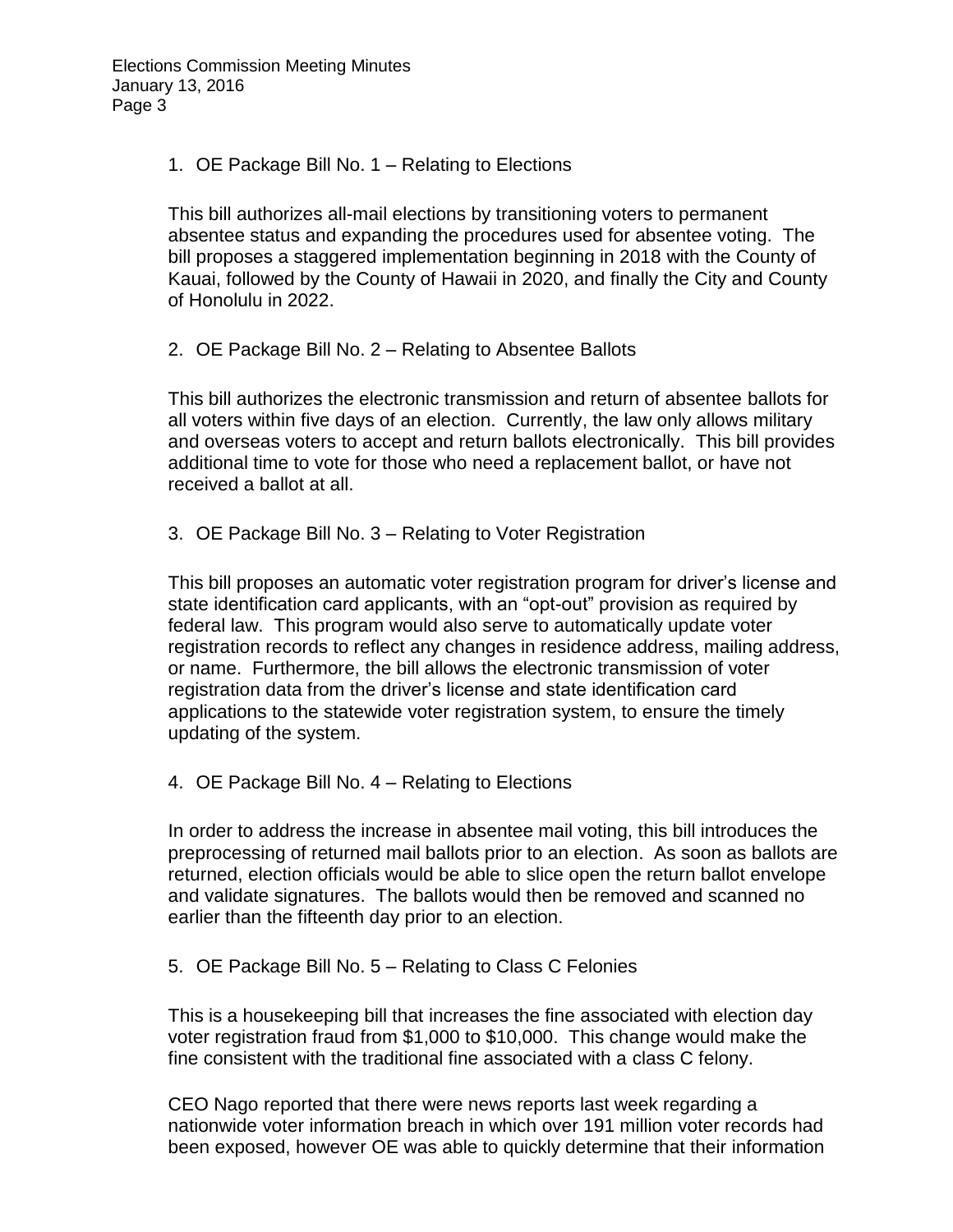was secure. He explained that Hawaii law allows the release of public information (i.e., name, district/precinct, and voter status), and information that has been issued for election purposes (e.g., voter addresses used by campaigns), but not social security numbers or birth dates.

 In preparation for the 2016 Elections, CEO Nago stated that OE has reserved a election day volunteers to work in the polling places, counting centers, control center, and to deliver ballots. Candidates can begin to file for office on February 1, 2016, and have until June 7, 2016 to file their nomination papers. There are presently five qualified political parties, and the deadline to form a new political party is February 25, 2016. OE's media campaign will be kicking off in officials, dates and deadlines, voting instructions, and voter services. total of 233 polling places, and is currently in the process of recruiting over 4,600 February, highlighting online voter registration, as well as recruitment for precinct

 Commissioner Berg stated that since the last EC meeting, the members of the on November 3, 2015 with the Senate Committee on Judiciary and Labor (JDL) and the House Committee on Judiciary (JUD). She explained that there were several concerns addressed at the Informational Briefing, primarily voter Nago's Status of Operations report regarding how these issues were addressed. explained that they currently follow the requirements of the "Help America Vote" Act, which accepts a current and valid photo ID or a copy of a current utility bill, that shows the name and address of the voter. Commissioner Berg asked CEO Nago to confirm that each county is able to develop its own requirements for voter registration identification. CEO Nago verified that they can under the current law, however they are looking to standardize the requirements statewide. EC had the opportunity to review the video recording of the Informational Briefing identification. Commissioner Berg said that she did not see anything in CEO CEO Nago replied that the state law allows each of the county clerks to determine what is considered sufficient identification for voter registration. He bank statement, government check, paycheck, or other government document

 Commissioner Berg asked CEO Nago for clarification regarding OE Package Bill explained that with the current process, as the ballots are mailed back, the signatures are verified, and then the ballots are locked away. On election day, the ballots are taken to the counting center, sliced open from the secret ballot envelope, straightened out, put into stacks, and scanned. Due to the increasing volume of absentee mail ballots, it is gradually becoming more difficult to have the results totaled by poll closing time. OE Package Bill No. 4 proposes that the State of Hawaii adopt a process similar to that of an all-mail election, in which returned ballot envelopes are sliced open, and the ballots scanned within the 15- day period prior to election day. This way, if the bulk of the processing is done No. 4, regarding the preprocessing of returned mail ballots. CEO Nago beforehand, the ballots will only need to be tabulated on election day.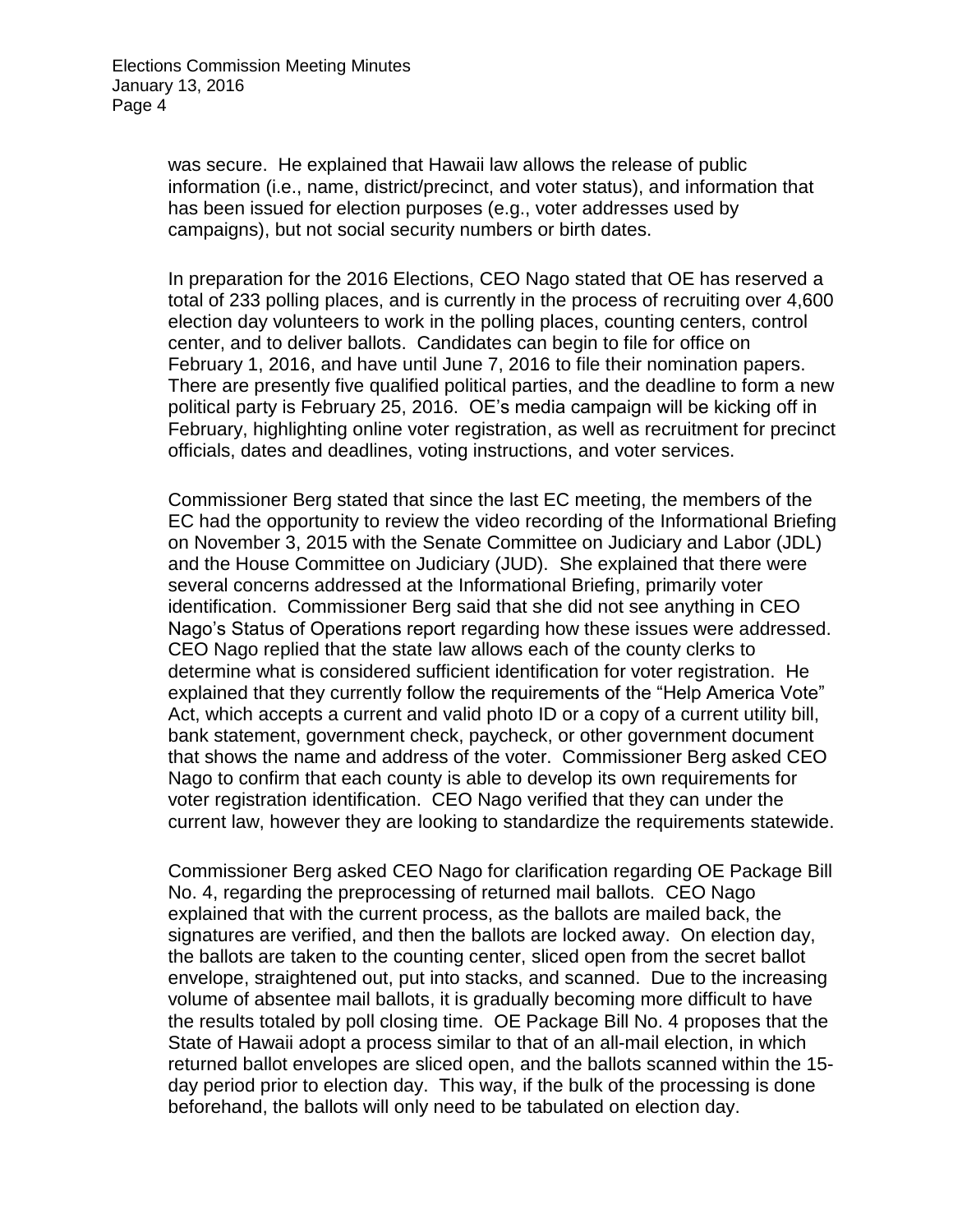Commissioner King asked if this change would require the official observer to come in every day, to which CEO Nago confirmed that it would.

 Commissioner Vierra noticed that there is a new political party, the Aloha Aina Party, being formed on the Big Island. He asked what the requirements are for them to become certified. CEO Nago replied that new political parties are required to circulate a petition and obtain 707 valid signatures of registered voters by the deadline in order to become qualified as a new political party. Commissioner Vierra asked if new political parties need to be recertified every election cycle. CEO Nago explained that there is a ten-year provision through having been qualified as a political party for three consecutive general elections by petition or meeting the vote requirements of HRS §11-61(b), shall be deemed continues to field candidates for office. However if parties do not meet the minimum requirements, they are disqualified and would need to reapply in the which a political party having first qualified by petition under HRS §11-62 and a qualified political party for the following 10-year period, assuming the party following election cycle.

 Commissioner Vierra stated that he viewed the U.S. Election Assistance Commission (EAC) roundtable discussion online in which elections officials from various states (e.g., Florida, New Hampshire) reviewed past issues, as well as for their 4,000 volunteers. CEO Nago answered that the law requires that the volunteers are properly trained and certified. He added that there is a control center in each county on election day that volunteers are able to contact to future elections. Commissioner Vierra said that the roundtable participants stressed attention to procedures, and asked if OE has training sessions planned ensure that all answers and resolutions going out to the public are standardized.

 with OE Package Bill No. 4. CEO Nago clarified that since Hawaii allowed individuals to request absentee mail ballots without a reason (e.g., being out of state, etc.), more people are voting by mail rather than on election day at the polls. Thus, being able to begin preprocessing prior to election day will be Commissioner Vierra stated that the EAC roundtable also emphasized the timeliness of results, and acknowledged that CEO Nago touched upon this issue greatly beneficial.

 electorate and election staff, and consistency of procedures. They also talked thing as a "perfect" election. All that can be done is to be prepared and stay on top of everything as best as possible. CEO Nago agreed and stated that those are the reasons why OE has standardized procedures so that all situations can Commissioner Vierra shared that the EAC roundtable discussed a well-informed about the importance of transparency of communications and the public perception of elections. Commissioner Vierra said that the bottom line of the discussion was that elections are a complex endeavor and that there is no such be handled in a consistent way.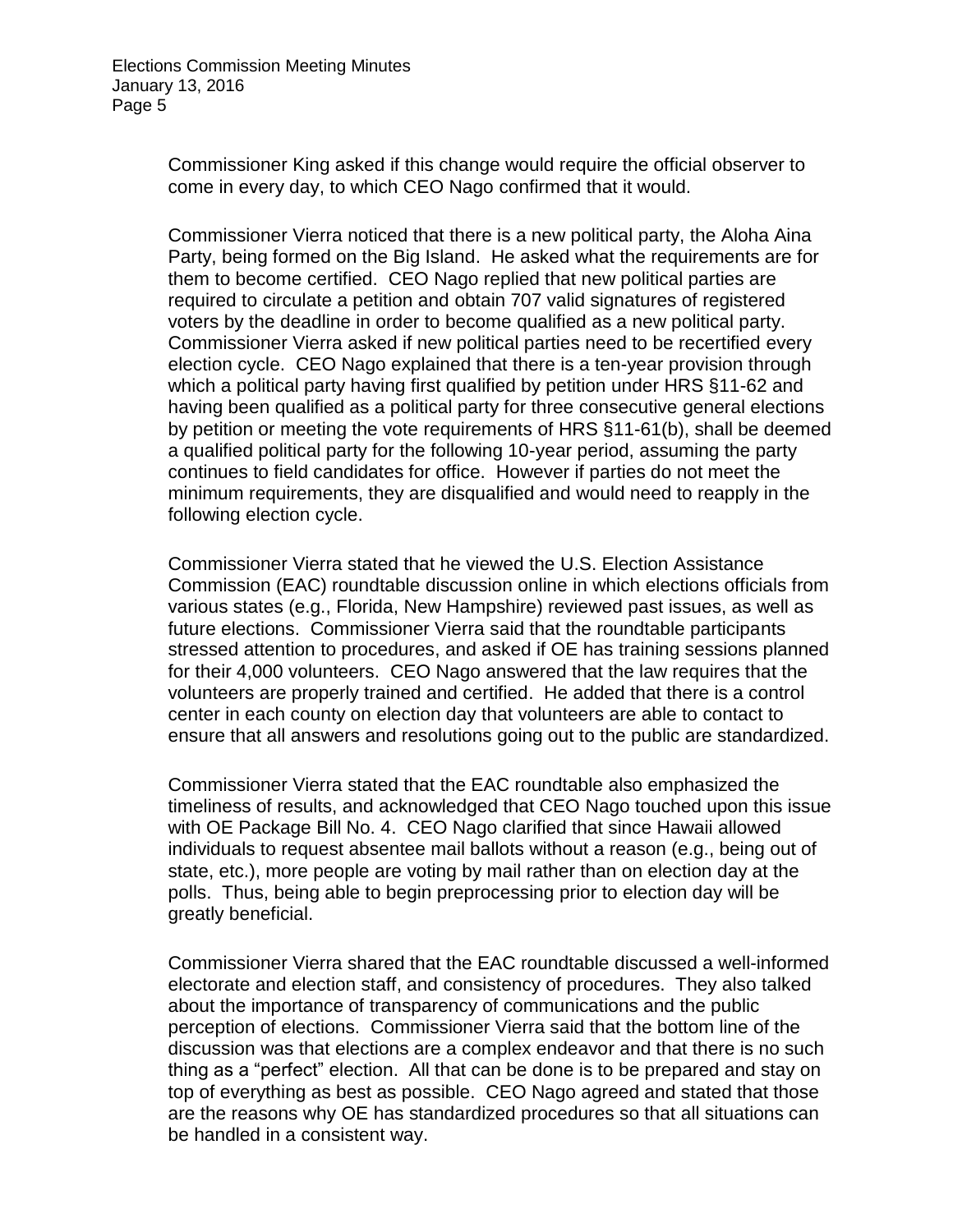assuming that the whole package of bills are passed (e.g., differences in cost, voter turnout, etc.). CEO Nago responded that their most critical bill is the all- turnout than the previous special election in 2003 that was not all-mail. Based on are conducted by mail. CEO Nago added that voter turnout is also dependent elections are held annually in other jurisdictions. Furthermore, presidential and gubernatorial elections typically have higher voter turnout. Commissioner Hiraki passes. CEO Nago replied that voter turnout was approximately 20% for the 2003 special election, versus about 55% for the all-mail 2010 special election, scheduled election. In regards to cost, CEO Nago stated that transitioning to all- mail elections would save over \$800,000 based on the State's current contract. to which CEO Nago agreed, explaining that election day officials, nor polling Commissioner Hiraki asked CEO Nago how he envisions OE changing, mail election proposal. He explained that the last time Hawaii had an all-mail election was for the special election in 2010, which resulted in greater voter that data and nationwide statistics, there is greater voter turnout when elections upon the type of election; Hawaii holds elections every two years, whereas asked CEO Nago what percentage of an increase he anticipates if the all-mail bill however it is difficult to predict how these numbers would translate in a regular Commissioner Hiraki asked if this change would mean a reduction in OE staffing, places, would be required.

 Chair Anderson asked CEO Nago to confirm the five political parties currently qualified. Kristen Uyeda (Office of Elections) listed the Hawaii Republican Party, the Democratic Party of Hawaii, the Green Party of Hawaii, the Hawaii Independent Party, and the Libertarian Party of Hawaii.

 Senator Slom asked if there is a specific exclusion for the new limited driver's use the limited purpose license to register to vote online. Sen. Slom asked if OE's package bill addresses this exclusion specifically, to which CEO Nago said that it does not. license in OE Package Bill No. 3 regarding automatic voter registration. CEO Nago answered that an individual applying for a limited purpose driver's license would not be allowed to automatically register to vote, nor would they be able to

that it does not.<br>Sen. Slom asked if OE's package of bills would become effective with this 2016 election, assuming that they all pass. CEO Nago replied that all bills would become effective for the 2016 election except for the OE Package Bill No. 1, relating to all-mail elections.

 Sen. Slom thanked CEO Nago for making the correction on OE Package Bill No. 5, in regards to increasing the fine associated with election day voter registration fraud from \$1,000 to \$10,000. Sen. Slom asked if CEO Nago has any data on the total number of fraud cases in Hawaii up to date, to which CEO Nago stated that he believed that the last case of voter registration fraud occurred in the '80s.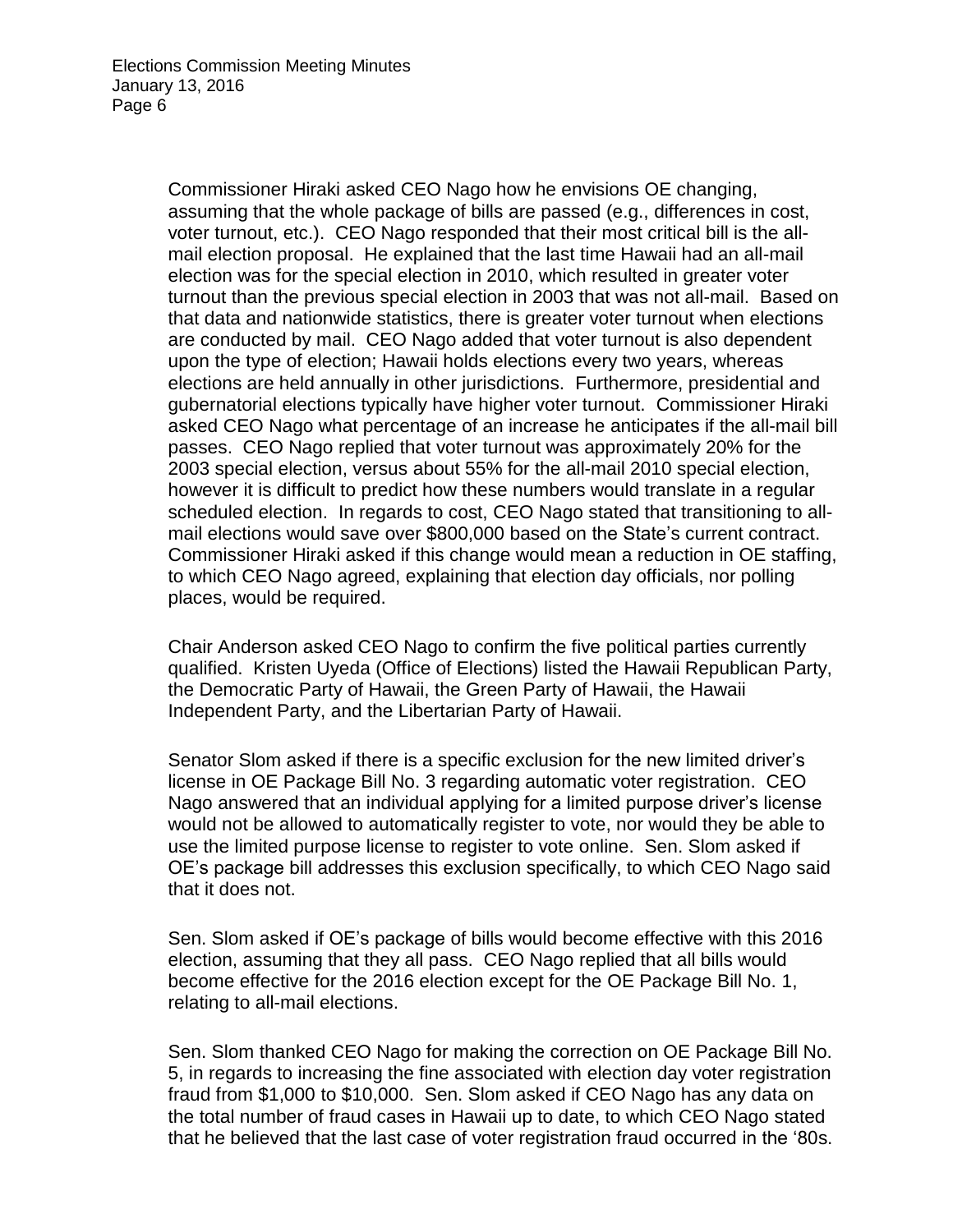briefing, and that either Hawaii is a "perfect" state with no fraud, or that there is no due diligence to discover fraudulent information. In following up with made since the informational briefing with regard to voter registration fraud. CEO Nago explained that he cannot speak for what the counties do on their end, but know that all fraudulent findings are reported to the prosecutor's office. Sen. asked if the state does anything in regards to fraud, to which CEO Nago Sen. Slom recalled that voter fraud was discussed at the joint informational Commissioner Berg's inquiry, Sen. Slom asked if any improvements have been Slom asked if CEO Nago could find out exactly what the counties do and report back by the next EC meeting, to which CEO Nago said that he would. Sen. Slom responded that voter registration is not under the state's jurisdiction.

 Chair Anderson asked CEO Nago if an individual would be able to register to vote with a limited driver's license and an electric bill. CEO Nago replied that any person can register to vote as long as they have a social security number, and Anderson asked if OE is able to verify voter registration with a social security number on the spot, to which CEO Nago agreed that they could. are a U.S. citizen, a resident of Hawaii, and at least 18 years old. Chair

 Commissioner Hiraki asked if the time to process election results would be similar numbers if the all-mail bill were to pass. If the preprocessing bill passes, CEO Nago said that he envisions all of the absentee ballots tabulated by the first round of results, and the polling place ballots totaled by the second round of shortened if OE's package of bills were to pass. CEO Nago explained that there are typically two rounds of results for mail elections (e.g., 6:00 PM and 8:00 PM). In regards to the last all-mail special election, 98% of the ballots were tabulated by 6:00 PM, and the rest by 8:00 PM. CEO Nago stated that they would expect results.

 the ability to walk in on election day with just a utility bill to register is making fraud convenient. CEO Nago stated that the law allows any voter to challenge another voter either because the person is not who they claim to be, or the important to assign local neighborhood residents to work in the polling places so that they are better able to determine these types of fraud. CEO Nago added that according to the "Help America Vote" Act, a current and valid photo ID or a other government document that shows the name and address of the voter is acceptable in order to register. Commissioner Berg asked if a picture ID is required to vote at the polls. CEO Nago responded that if a person did not have a picture ID, they could corroborate their identity with the election day official and Commissioner Berg expressed concerns regarding same day registration, that person is not entitled to vote in that precinct. He explained that this is why it is copy of a current utility bill, bank statement, government check, paycheck, or be allowed to vote.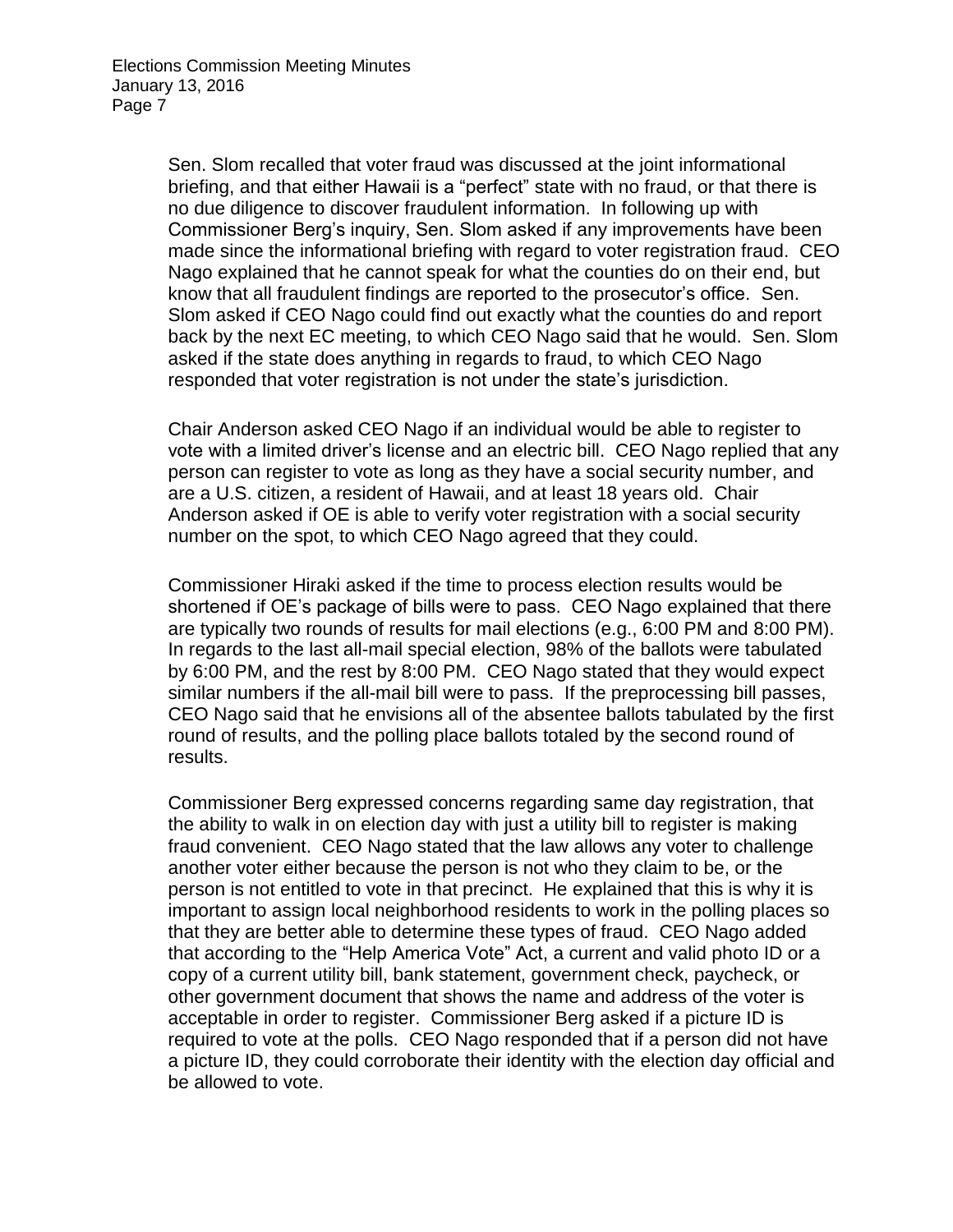#### VI. 2016 Legislative Session

 Chair Anderson asked if the EC has sufficiently discussed legislation under the previous agenda item, to which everyone agreed.

 three minutes. VII. Open Forum: Public comments on issues for the Commission's consideration for the next Commission meeting and action, if appropriate. Presentations limited to

 **Ms. Elise Anderson – Oahu Board of Registration:** Ms. Elise Anderson introduced herself as a member of the Oahu Board of Registration (BOR), which person who did not show up to his confirmation. Ms. Anderson explained that this position has been vacant for the past year, which is significant as there are only two other members on the BOR. She said that the BOR has had a high profile ongoing dispute over the last year, and is concerned that if they disagree on an issue, the case will be brought to a standstill. Ms. Anderson asked if the EC could assist in urging the Governor to appoint a third member to the BOR. meets on election days to resolve disputes. She stated that one BOR member's term had expired, and that the Governor had decided to reappoint another

 Chair Anderson said his understanding was that an individual remains in their seat on the board until the Governor's appointee is confirmed by the Legislature, which was the procedure when he was on the Contractor's Licensing Board. Ms. assumed that his term was finished at the end of the legislative session. Chair Ms. Anderson replied that it occurred around April of last year. Anderson explained that the BOR member whose term had ended had just Anderson asked how long ago the BOR member's term had expired, to which

 she was not sure if he had done so. Commissioner Vierra suggested that Mr. Burdick write a letter to the Governor to make him aware of the situation. Commissioner Vierra asked who the chair of the BOR is, to which Ms. Anderson named Mr. Alan Burdick. Commissioner Vierra asked if Mr. Burdick has made any effort to write to the Governor to solve this issue. Ms. Anderson said that

 Chair Anderson asked Ms. Anderson for the correct name of the board. Ms. Anderson stated that the Board of Registration (BOR) is responsible for reviewing elections disputes, and meets all day on primary and general election days in the basement of the Capitol. She went on to say that the BOR has been working on a residency dispute regarding an elected official since the end of the last general election.

 under the jurisdiction of the EC, but rather the BOR and the Governor. Ms. Commissioner Orikasa agreed with Commissioner Vierra in that this issue is not